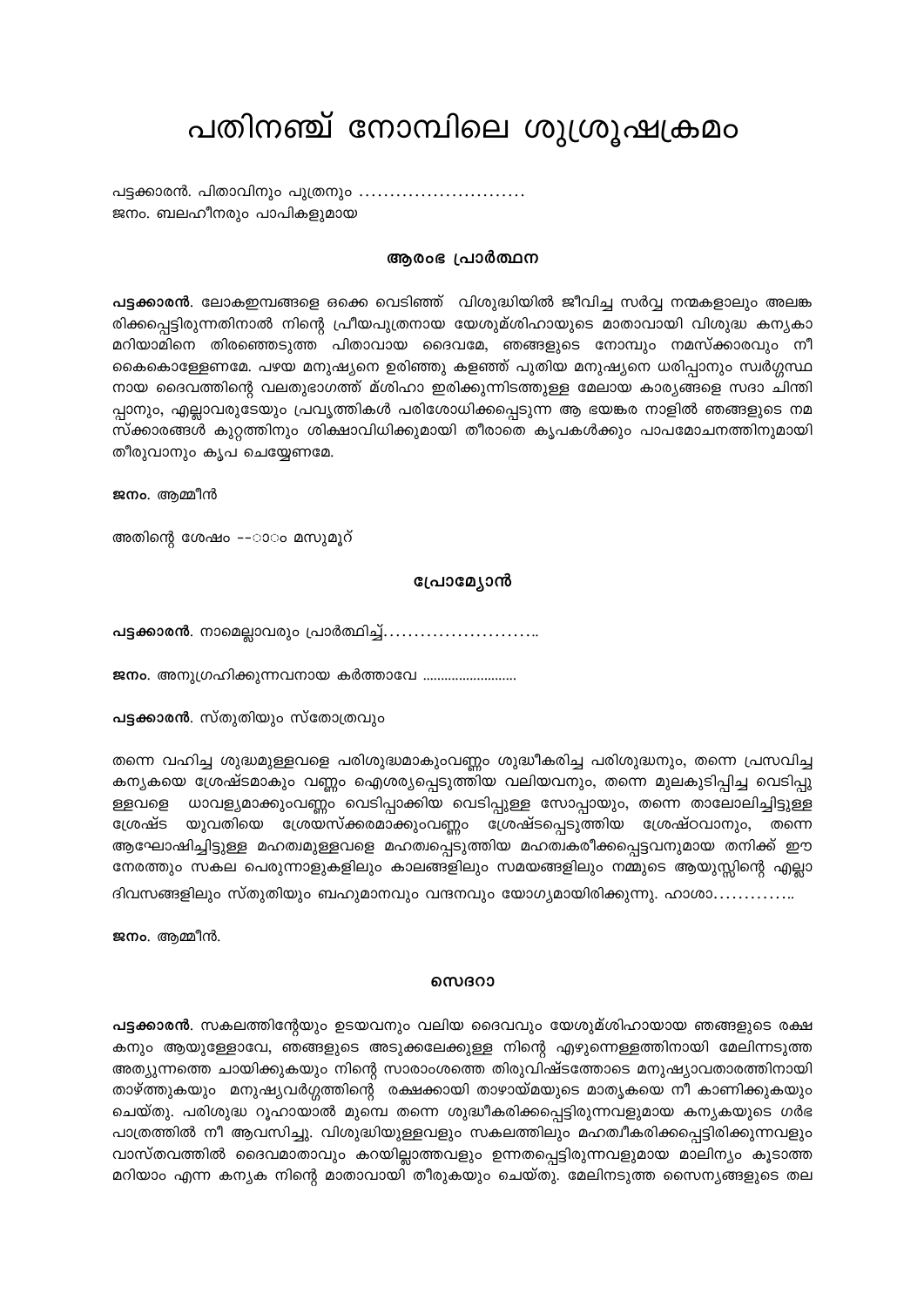വനായ ഗബ്രിയേൽ നിന്ന് ദൈവീക സമാധാനത്തെ അവൾ സ്വീകരിച്ചു. അവൻ അവളോട് 'കർത്താവ് നിന്നോട് കൂടെ, സ്ത്രീകളിൽ നീ അനുഗ്രഹിക്കപ്പെട്ടവൾ, നിന്നിൽ നിന്ന് അവൻ ഉദിക്കും' എന്നു പറഞ്ഞു. അവൾ മഹത്വത്തിന്റെ രഥമായി തീർന്ന ആകാശത്തിന്റേയും ഭൂമിയു ടേയും ഉടയവനെ അവളുടെ കൈകളിൽ ആഘോഷിച്ചു. അവൾ സകലത്തിന്റേയും ഉടയവനെ പ്രസവിച്ചു. ദൈവീക രഹസ്യങ്ങൾക്ക് ശുശ്രൂഷിച്ചിട്ടുള്ള ദീർഘദർശിമാരാൽ ദൈവമാതാവ് എന്ന് അവർ വിളിക്കപ്പെട്ടിരുന്നു. മാനുഷീയ സ്വഭാവത്തിൽ നിന്ന് അവൾ എത്രയും യോഗ്യതയുള്ളവൾ ആകുന്നു. അവളിൽ നിന്ന് ജനിച്ച ശിശു ദൈവത്തിന്റെ അടുക്കൽ പരിപൂർണ്ണത നേടിയിരിക്കുന്നവ നാകുന്നു. തന്റെ താഴാഴ്മ നിമിത്തം അവളിൽ നിന്ന് ജഡം ധരിക്കുകയും, ഞങ്ങൾക്കു വേ $\,$ ി മനു ഷ്യനും ശിശുവുമായി തീരുകയും ചെയ്ത കർത്താവേ, രഹസ്യവും പരസ്യവുമായ സകല പ്രതികൂ ലങ്ങളിൽ നിന്നും യുദ്ധങ്ങളിൽ നിന്നും ഞങ്ങളുടെ വർഗ്ഗത്തെ നീ സൂക്ഷിച്ചു കൊള്ളേണമേ. കർത്താവേ, ഞങ്ങളുടെ സത്യവിശ്യാസത്തിനായി ധൈര്യത്തെ നീ സൌജന്യമായി നൽകേണമേ. ഇവയോടു കൂടെ ഞങ്ങളുടെ പെരുമാറ്റത്തിൽ സന്തുഷ്ടിയുള്ള കാലങ്ങളാൽ ഞങ്ങളെ പുലർത്തേ ണമേ. വഞ്ചന കൂടാത്ത സ്നേഹത്തിൽ വർത്തിക്കുന്നവരായും പൈശാചിക വഞ്ചനകൾക്കു അന്യൻമാരായും ഞങ്ങളെ ക്രമപ്പെടുത്തേണമേ. ആത്മാവിന്റേയും ശരീരത്തിന്റേയും ഞെരുക്ക ത്തിൽ ഇരിക്കുന്നവർക്കും അശുദ്ധാത്മാവിന്റെ വിഷമതയിൽ ഇരിക്കുന്ന എല്ലാവർക്കും പരിപൂർണ്ണ സൗഖ്യം കൊടുക്കേണമേ. എല്ലാവരേയും സഹായിക്കുകയും എല്ലാവരിലും ജീവൻ ഊതുകയും ചെയ്യേണമേ. വിശുദ്ധ കന്യകാമറിയാമ്മിന്റെ ഓർമ്മയുടെ ഈ ദിവസത്തിൽ ഞങ്ങളെ പാപമോചന ത്തിനു യോഗ്യതയുള്ളവരാക്കി സാത്താന്റെ പലവിധമായ പരീക്ഷകളിൽ നിന്നും ലോകത്തിന്റെ നാശകരമായ കണികകളിൽ നിന്നും കാത്തുകൊള്ളേണമേ. സൽപ്രവർത്തികളാലും നന്മയെ സ്നേഹിക്കുകയും ദുഷ്ടതയെ വെറുക്കുകയും ചെയ്യുന്ന മനസ്സാലെയും ഞങ്ങളുടെ ആത്മാക്കളെ പുഷ്ട്പ്പെടുത്തേണമേ. നിനക്കും നീ മുഖാന്തിരവും നിന്നോടു കൂടെയും നിന്റെ പിതാവിനും വിശുദ്ധ റൂഹായ്ക്കും ഞങ്ങൾ സ്തുതി കരേറ്റുന്നു. ഹാശാ...........................

ജനം. ആമ്മീൻ

#### എത്രാ

**പട്ടക്കാരൻ**. ലോകത്തിന്റെ സന്തോഷത്തെ ഗർഭം ധരിക്കുകയും, സ്രഷ്ടികളുടെ രക്ഷിതാവിനെ പ്രസവിക്കുകയും, വംശങ്ങളെ പുലർത്തുന്നവനെ മുല കുടിപ്പിക്കുകയും, ശ്രേഷ്ടതയുടെ ഉടയ വനെ വളർത്തുകയും, ഭൂതലത്തെ വഹിച്ചിരിക്കുന്നവനെ വഹിക്കുകയും, മഹത്വത്തിന്റെ രാജാ വിനെ താലോലിക്കുകയും ചെയ്തിച്ചുള്ള കന്യക വിസ്മയക്കപ്പെടത്തക്കവളാകുന്നു. അവളിൽ നിന്ന് ജനിച്ച് ശിശുവായുള്ളോവേ, നിന്റെ സമാധാനത്താൽ സൃഷ്ടികളെ സന്തോഷിപ്പിക്കുകയും, സഭകളെ യോജിപ്പാൽ ആനന്ദിപ്പിക്കുകയും നിന്റെ കൃപയാൽ ഞങ്ങളിൽ നിന്ന് ശിഷ്യകളെ അകറ്റി കളയുകയും, നിന്റെ ദയയാൽ കോപത്തിന്റെ വടികളെ നീക്കി കളയുകയും, നിന്റെ കരുണയാൽ ഞങ്ങളുടെ ആത്മാക്കളെ രക്ഷിച്ചു ജീവിക്കുകയും ചെയ്യേണമേ. നിന്റെ സ്തുതിക്കായി ഞങ്ങളുടെ വായ്കളെ തുറക്കുകയും, സ്തോത്രത്തിനായി ഞങ്ങളുടെ നാവുകളുടെ കെട്ടുകളെ അഴിക്കുകയും, നിന്റെ പുകഴ്ച്ചയ്ക്കായി ഞങ്ങളുടെ കിന്നരത്തെ ഒരുക്കുകയും ചെയ്യേണമേ. സദോക്കിനെ പോലെ ഞങ്ങൾ മഹത്വപ്പെടുവാനായി ഞങ്ങളുടെ കൈകളിൽ നിന്ന് നിന്റെ കരുണയാൽ ഈ സുഗന്ധ ധൂപത്തെ സ്വീകരിക്കേണമേ. നിനക്കു യോഗ്യമായ പ്രകാരം നിന്നെ ഞങ്ങൾ പുകഴ്ത്തുകയും ന്യായമായ പ്രകാരം നിന്നെ ഞങ്ങൾ പ്രാബല്യപ്പെടുത്തുകയും ചെയ്യുമാറാകേണമേ. നിനക്ക് സ്തുതിയും സ്തോത്രവും ഇപ്പോഴും എല്ലായ്പ്പോഴും ഞങ്ങൾ കരേറ്റുന്നു.

ജനം. ആമ്മീൻ

വായന: